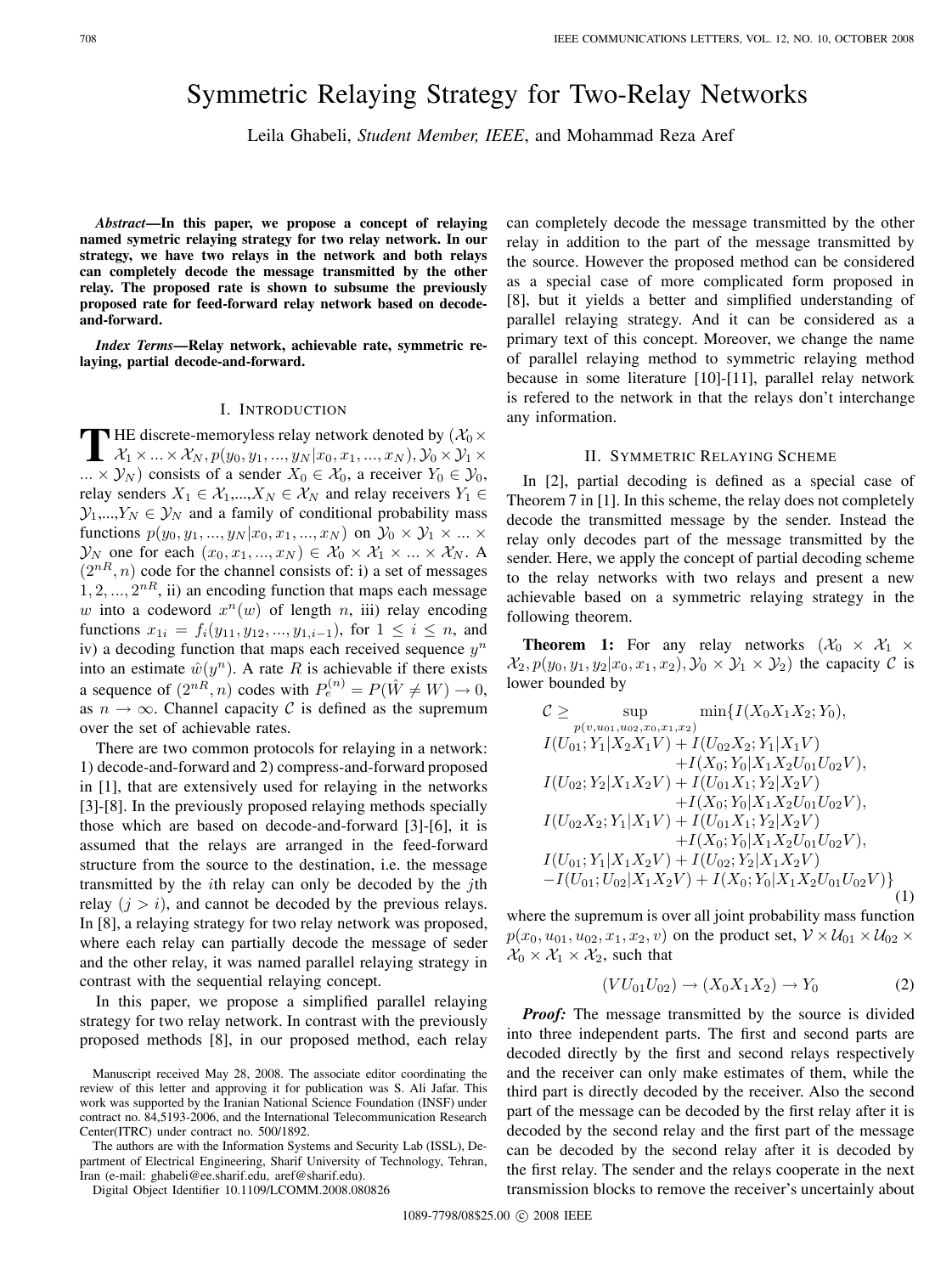

Fig. 1. Relay networks with the individual parts of the messages at the sender and the relays shown in it.

the first and second parts of the message. Fig. 1 shows the individual parts of the messages at the sender and the relays in the proposed coding scheme.

Consider a block Markov encoding scheme with *B* blocks of transmission, each of *n* symbols. A sequence of  $(B - 2)$ messages  $w_i$ ,  $i = 1, 2, ..., B - 2$ , each selected independently and uniformly over  $W$  is to be sent in  $nB$  transmissions. (Note that as  $B \to \infty$ , for fixed *n*, the rate  $R(B-2)/B$ is arbitrarily close to *R*). The same codebook is used in each block of transmission. We show that for any joint probability mass function  $p(x_0, x_1, x_2, u_{01}, u_{02}, v)$  there exists at least a sequence of codebooks  $C_n$ , such that  $P_e^{(n)} \to 0$  as  $n \to \infty$  if  $R \leq C$ , where

$$
R = R_{00} + R_{01} + R_{02} \tag{3}
$$

*Random Coding:*

For any joint probability mass function

$$
p(x_0, u_{01}, u_{02}, x_1, x_2, v)
$$
  
=  $p(x_0|u_{01}, u_{02}, x_1, x_2, v)p(u_{01}|x_1, x_2, v)$  (4)  
 $p(u_{02}|x_1, x_2, v)p(x_1|v)p(x_2|v)p(v)$ 

on the product set

$$
\mathcal{V}\times\mathcal{U}_{01}\times\mathcal{U}_{02}\times\mathcal{X}_0\times\mathcal{X}_1\times\mathcal{X}_2.
$$

a) Generate  $2^{n(R_{01}+R_{02})}$  i.i.d.  $v^n$  sequences each with probability  $p(v^n) = \prod_{i=1}^{n} p(v_i)$ . Index them as  $v^n(m_v)$ , where  $m_v \in [1, 2^{n(R_{01}+R_{02})}].$ 

b) For each  $v^n(m_v)$ , generate  $2^{nR_{01}}$  i.i.d.  $x_1^n$  sequences each with probability  $p(x_1^n|v^n) = \prod_{r=1}^n p(x_{1i}|v_i)$ . Index them as  $x_1^n(m_1|m_v)$ , where  $m_1 \in [1, 2^{nR_{01}}]$ .

c) For each  $v^n(m_v)$ , generate  $2^{nR_{02}}$  i.i.d.  $x_2^n$  sequences each with probability  $p(x_2^n|v^n) = \prod_{i=1}^n p(x_{2i}|v_i)$ . Index them as  $x_2^n(m_2|m_v)$ , where  $m_2 \in [1, 2^{nR_{02}}]$ .

d) For each  $v^n(m_v)$ ,  $x_1^n(m_1|m_v)$  and  $x_2^n(m_2|m_v)$ , generate  $2^{nR_{01}}$  i.i.d.  $u_{01}^n$  sequences each with probability  $p(u_{01}^n|x_1^n, x_2^n, v^n) = \prod_{i=1}^n$  $\prod_{i=1} p(u_{01,i}|x_{1i}, x_{2i}, v_i)$ . Index them as  $u_{01}^n(m_{01}|m_1, m_2, m_v)$ , where  $m_{01} \in [1, 2^{nR_{01}}]$ .

e) For each  $v^n(m_v)$ ,  $x_1^n(m_1|m_v)$  and  $x_2^n(m_2|m_v)$ , generate  $2^{nR_{02}}$  i.i.d.  $u_{02}^n$  sequences each with probability  $p(u_{02}^n|x_1^n, x_2^n, v^n) = \prod_{i=1}^n$  $\prod_{i=1} p(u_{02,i}|x_{1i}, x_{2i}, v_i)$ . Index them as

 $u_{02}^n(m_{02}|m_1, m_2, m_v)$ , where  $m_{02} \in [1, 2^{nR_{02}}]$ . f) For each  $v^n(m_v)$ ,  $x_1^n(m_1|m_v)$ ,  $x_2^n$  $x_2^n(m_2|m_v),$  $u_{01}^n(m_{01}|m_1, m_2, m_v)$  and  $u_{02}^n(m_{02}|m_1, m_2, m_v)$ , generate  $2^{nR_{00}}$  i.i.d  $x_0^n$  sequences each with probability

$$
p(x_0^n|u_{01}^n, u_{02}^n, x_1^n, x_2^n, v^n)
$$
  
= 
$$
\prod_{i=1}^n p(x_{0,i}|u_{01,i}, u_{02,i}, x_{1,i}, x_{2,i}, v_i)
$$

Index them as  $x_0^n(m_{00,i}|m_{01,i}, m_{02,i}, m_{1,i}, m_{2,i}, m_{v,i}),$  $m_{00} \in [1, 2^{nR_{00}}].$ 

The index  $m_1$  represents the index  $m_{01}$  of the previous block. The index  $m_2$  represents the index  $m_{02}$  of the previous block. The pair  $m_v$  is equivalent to the pair  $(m_1, m_2)$  of the previous block.

This defines the joint codebook  $C_0$  for all the transmitter nodes. Repeating the above process a)-f) independently, we generate another random codebooks  $C_1$  similar to  $C_0$ . We will use these 2 codebooks in a sequential way as follows: In block  $b = 1, ..., B$ , the codebook  $\mathcal{C}_{b \text{ mode } 2}$  is used. Hence in any 2 consecutive blocks, codewords from different blocks are independent. This is a property we will use in the analysis of the probability of error.

*Encoding:* Encoding is performed in the following Markov fashion: Let  $w_i = (m_{00,i}, m_{01,i}, m_{02,i})$  be the new message to be transmitted in block *i*. Assume that the first and second relays have estimates of  $(\hat{m}_{01,i-1}, \hat{m}_{2,i-1})$  and  $(\hat{m}_{02,i-1}, \hat{m}_{1,i-1})$  of the previous indices, sent by the sender and the other relay, respectively. In this fashion, the first and second relays transmissions in block *i* are  $x_1^n(m_{1,i}|m_{v,i})$ and  $x_2^n(m_{2,i}|m_{v,i})$  respectively, where  $m_{1,i} = \hat{\hat{m}}_{01,i-1}$  and  $m_{2,i}$  =  $\hat{m}_{02,i-1}$ . The sender at block *i* knowing  $m_{01,i}$ ,  $m_{02,i}$  (the parts of the messages transmitted to the relays in block *i*),  $m_{01,i-1}$ ,  $m_{02,i-1}$  and hence  $m_{1,i}$ ,  $m_{2,i}$ ,  $m_v$ , trans $m$ its  $x_0^n(m_{00,i}|m_{01,i}, m_{02,i}, m_{1,i}, m_{2,i}, m_{v,i})$  implicity includ- $\lim_{m \to \infty} u_{01}^n(m_{01}|m_1, m_2, m_v), u_{02}^n(m_{02}|m_1, m_2, m_v).$ 

*Decoding:* Assume that at the end of block  $(i - 1)$ , the first relay knows  $(\hat{m}_{0,1,1}, \hat{m}_{0,1,2}, ..., \hat{m}_{0,1,i-1}),$  $(\hat{\hat{m}}_{2,1}, \hat{\hat{m}}_{2,2}, ..., \hat{\hat{m}}_{2,i-1}),$  ( $\hat{\hat{m}}$  $\hat{\hat{m}}_{1,1}, \hat{\hat{m}}_{1,2}, ..., \hat{\hat{m}}_{1,i}$  and  $(\hat{\hat{m}}_{\boldsymbol{v},1}, \hat{\hat{m}}_{\boldsymbol{v},2},...,\hat{\hat{m}})$ The second relay knows  $(\hat{\hat{m}}_{02,1}, \hat{\hat{m}}_{02,2}, ..., \hat{\hat{m}}_{02,i-1}), \hspace{1cm} (\hat{\hat{m}}_{1,1}, \hat{\hat{m}}_{1,2}, ..., \hat{\hat{m}}_{1,i-1}),$  $(\hat{m}_{2,1}, \hat{m}_{2,2}, ..., \hat{m}_{2,i})$  and  $(\hat{m}_{v,1}, \hat{m}_{v,2}, ..., \hat{m}_{v,i})$ .At the end of block *i*

1) (At the first relay) Knowing  $\hat{m}_{v,i-1}$ ,  $\hat{m}_{1,i-1}$ ,  $\hat{m}_{2,i-1}$ ,  $\hat{m}_{2,i-1}$ ,  $\hat{m}_{2,i-1}$ ,  $\hat{m}_{2,i}$ , the first relay declares  $\hat{m}_{2,i} = m_{2,i}$  or equivalently  $\hat{m}_{v,i}, \hat{m}_{1,i}$ , the first relay declares  $\hat{m}_{2,i} = m_{2,i}$  or equivalently  $\hat{m}_{0,2,i-1} = m_{0,2,i-1}$  were sent by looking for unique indices  $\hat{m}_{02,i-1} = m_{02,i-1}$  were sent by looking for unique indices  $m_2$  and  $m_{02}$  such that

$$
\begin{pmatrix} x_2^n(\hat{m}_{2,i}|\hat{m}_{v_i}), x_1^n(\hat{m}_{1,i}|\hat{m}_{v_i}), v^n(\hat{m}_{v_i}), y_1^n(i) \end{pmatrix} \in A_{\epsilon}^n; \n\begin{pmatrix} u_{02}^n(\hat{m}_{02,i-1}|\hat{m}_{1,i-1}, \hat{m}_{2,i-1}, \hat{m}_{v_{i-1}}), \\ x_2^n(\hat{m}_{2,i-1}|\hat{m}_{v_{i-1}}), x_1^n(\hat{m}_{1,i-1}|\hat{m}_{v_{i-1}}), \\ v^n(\hat{m}_{v_{i-1}}), y_1^n(i-1) \end{pmatrix} \in A_{\epsilon}^n; \n(5)
$$

this can be done with arbitrary small probability of error if n is sufficiently large and

$$
R_{02} < I(U_{02}X_2; Y_1|X_1V) \tag{6}
$$